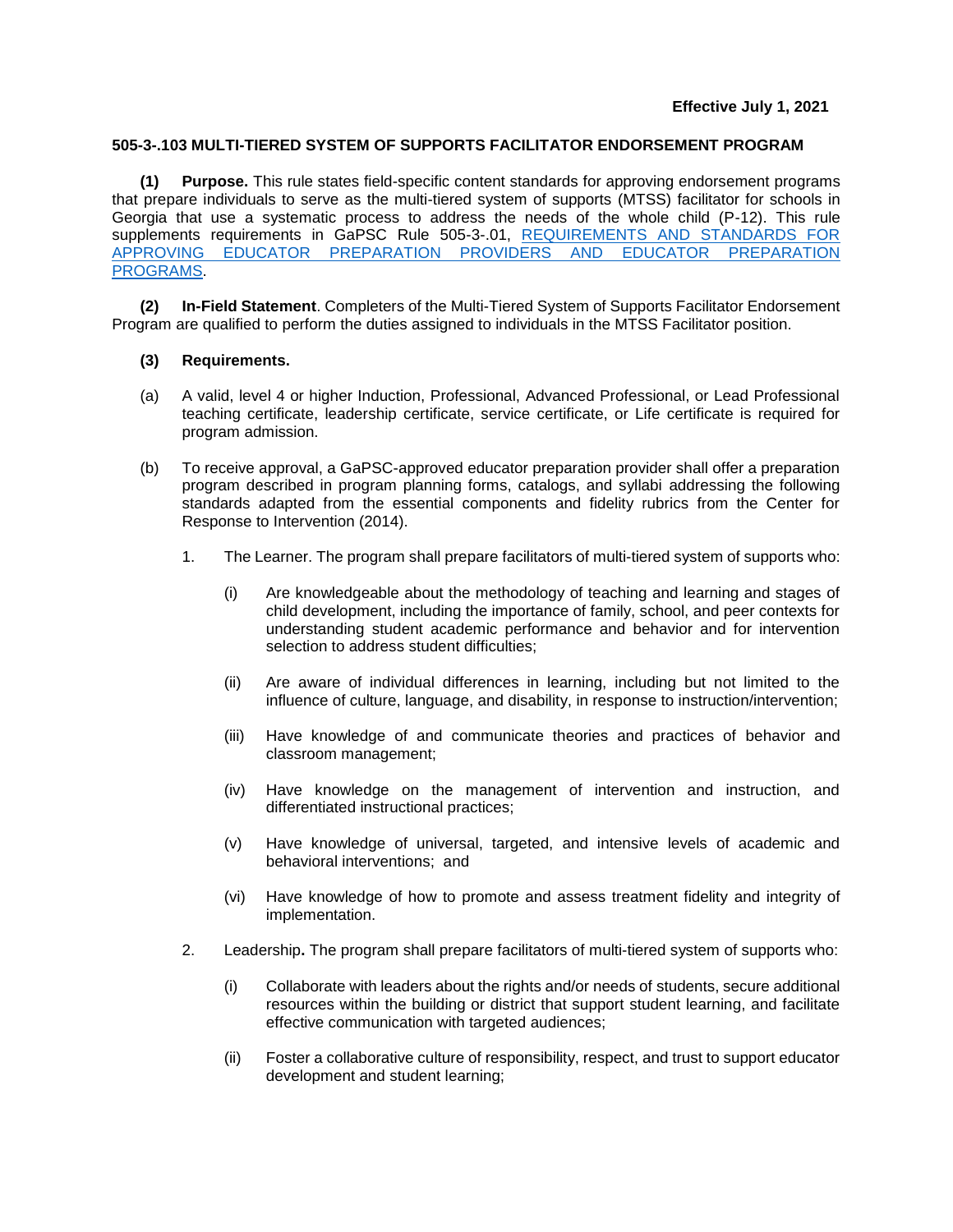- (iii) Are knowledgeable about school improvement and research proven best practice frameworks;
- (iv) Lead changes by modeling effective communication skills, building consensus, and utilizing data to generate solutions to issues of mutual importance;
- (v) Access, disaggregate, and analyze MTSS, and other data sources to inform school and system improvement planning and improve student learning;
- (vi) Help students to become self-advocates: understand their own learning and the need for self-directed learning skills; actively participate in the learning process; and know how to get assistance;
- (vii) Facilitate discussion to compare student needs with curriculum standards to determine intervention intensity; and
- (viii) Give and solicit continuous objective feedback and acknowledge credit due to others.
- 3. School-Family-Community Partnerships**.** The program shall prepare facilitators of multitiered system of supports who:
	- (i) Communicate the MTSS Framework with parents through invitation, encouragement, and education, including explanation of their role and responsibilities;
	- (ii) Utilize knowledge and understanding of the different backgrounds, ethnicities, cultures, and languages in the school community to promote effective communication and collaboration among colleagues, families, and the larger community;
	- (iii) Facilitate and encourage use of culturally responsive strategies, assessments, and interventions to enrich the educational experiences of students and enable high levels of learning for all students; and
	- (iv) Collaborate with all stakeholders to develop comprehensive supports to address the diverse educational needs of families and the community.
- 4. Professional Learning. The program shall prepare facilitators of multi-tiered system of supports who:
	- (i) Engage the learning community (team, school, system, and community) to identify and systematically address professional job-embedded learning needs related to the effectiveness of MTSS;
	- (ii) Demonstrate understanding of how adults learn and differentiate ongoing education opportunities for diverse learning needs;
	- (iii) Collaborate with other professionals within and outside the system to share and engage in research, best practices, and pursue continuous improvement to achieve successful student outcomes;
	- (iv) Partner with school/system leadership to prioritize, monitor, and coordinate resources for educator learning; and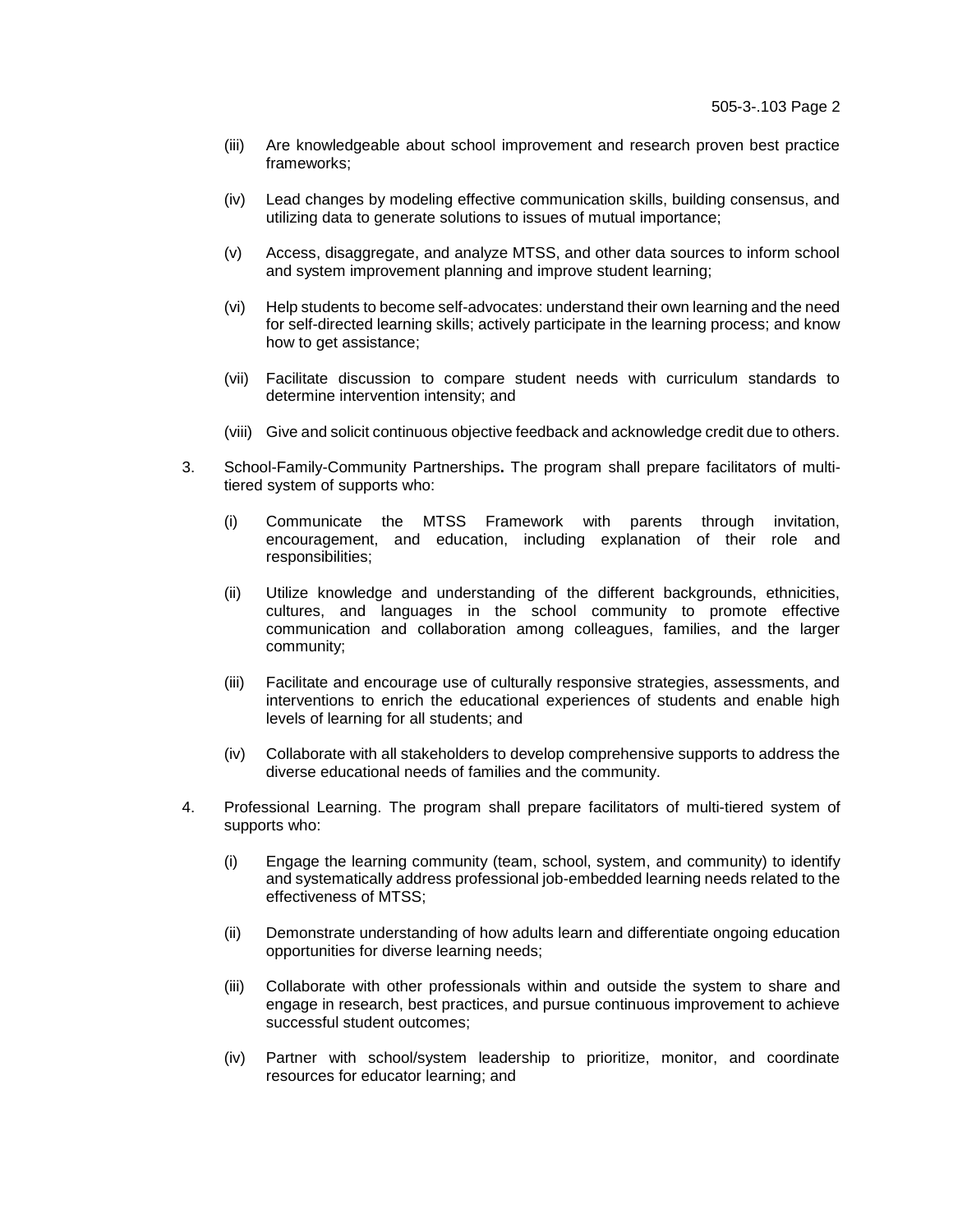- (v) Electronically manage documents, forms, data, and resources to effectively and securely share student information.
- 5. Legal and Regulatory Requirements. The program shall prepare facilitators of multi-tiered system of supports who:
	- (i) Understand the judicial origin and legal intent of the MTSS framework;
	- (ii) Know and apply the laws, policies, and ethical principles regarding classroom management;
	- (iii) Know the rights and responsibilities of students, teachers, parents, and other professionals as it relates to implementation of MTSS; and
	- (iv) Understand and communicate pertinent aspects of applicable statutes and rules including but not limited to:
		- (I) State Board of Education SST Rule 160-4-2-.32;
		- (II) Section 504 of 1973 Rehabilitation Act, P.L. 93-112;
		- (III) Individuals with Disabilities Education Act (IDEA/IDEIA);
		- (IV) Family Educational Rights and Privacy Act (FERPA) and confidentiality issues;
		- (V) Records retention schedule for SST records (where required by LUA);
		- (VI) Every Student Succeeds Act (ESSA);
		- (VII) System Improvement Plan, School Improvement Plan;
		- (VIII) Georgia HB 605: The Improved Student Learning Environment and Discipline Act;
		- (IX) Georgia Code of Ethics for Educators; and
		- (X) State reporting requirements, as applicable.
- 6. Screening. The program shall prepare facilitators of multi-tiered system of supports who: (i) Assist in identifying screening tools for all areas (i.e., academics and behavior);
	- (ii) Ensure that the screening tools are brief, valid and reliable, and that correlations between the instruments and valued outcomes are strong;
	- (iii) Establish procedures to ensure universal screening for more than once a year and for implementation fidelity (i.e., all students are tested, scores are accurate, cut points/decisions are accurate);
	- (iv) Utilize screening results, with at least two other data sources (e.g., classroom performance, curriculum-based assessment, state assessments performance, diagnostic assessment data, short-term progress monitoring) to determine the level of risk and to identify students who need further assessments;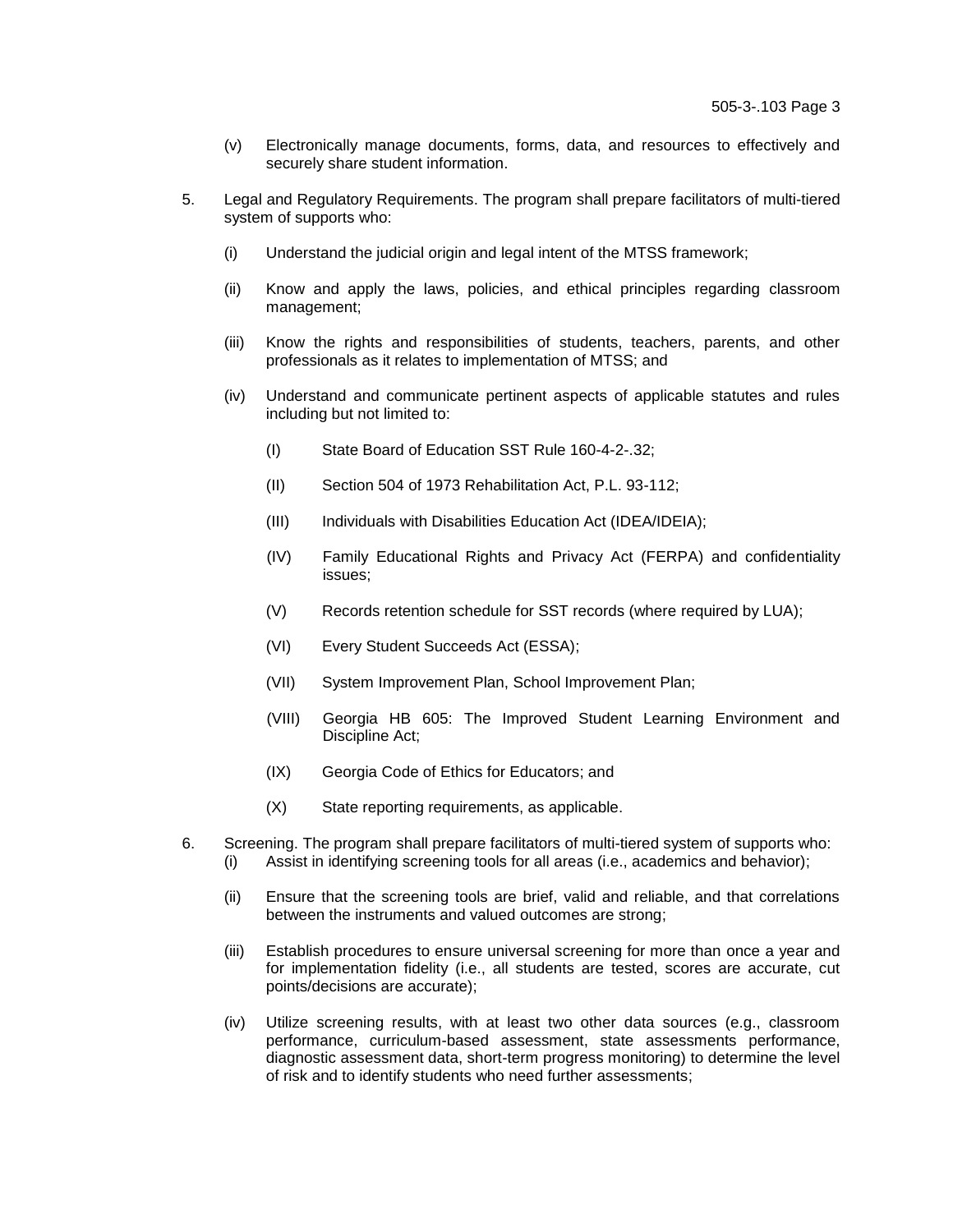- (v) Use results to identify the needs of all students and to inform the data-based decision making process (i.e., tiered supports); and
- (vi) Utilize a data system to store and access student data in a timely fashion.
- 7. Progress Monitoring. The program shall prepare facilitators of multi-tiered system of supports who:
	- (i) Establish procedures to ensure progress monitoring occurs at recommended intervals based on tiered support;
	- (ii) Assist in selecting progress monitoring tools that have sufficient forms for all areas (i.e., academics and behavior);
	- (iii) Ensure that minimum acceptable growth is specified and benchmarks for minimum acceptable end-of-year performance are provided;
	- (iv) Make sure that procedures are in place to ensure implementation fidelity (i.e., appropriate students are tested, scores are accurate, decision-making rules are applied consistently); and
	- (v) Utilize results to inform the data-based decision making process.
- 8. Data-based Decision Making. The program shall prepare facilitators of multi-tiered system of supports who can facilitate a data-driven, decision-making process and who:
	- (i) Analyze data from universal screeners and progress monitoring to determine the needs of all students;
	- (ii) Disaggregate and analyze data at different levels (school-wide, grade-level, classroom, student, etc.);
	- (iii) Use data to plan and support effective instruction, and to determine and support movement between tiers;
	- (iv) Determine the effectiveness of evidence-based practices and interventions based on frequent progress monitoring data;
	- (v) Utilize data to determine enrichment opportunities for students who need acceleration and to determine which students (and educators) need extra support;
	- (vi) Assist in facilitating school-based data teams focused on student achievement;
	- (vii) Use a variety of formative and summative data to drive instructional decisions;
	- (viii) Ensure there are consistent learning experiences among students in the same grade and subject with different teachers (effective collaborative planning);
	- (ix) Make data-driven professional learning decisions;
	- (x) Ensure that discussions about students are data-driven (academic and behavior);
	- (xi) Determine the fidelity of implementation of professional learning based on data;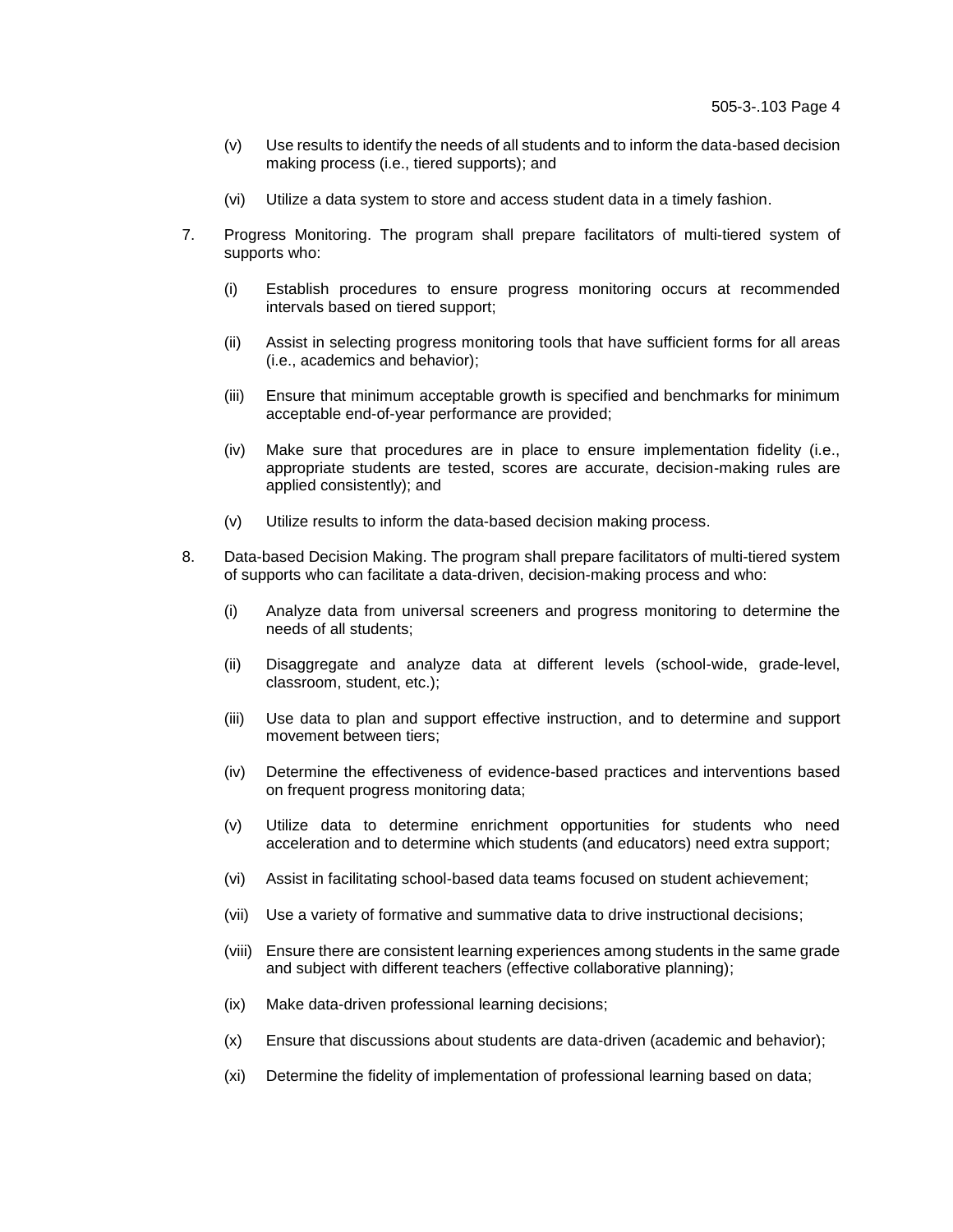- (xii) Assist in establishing clear decision rules (e.g., movement between levels or tiers, determination of appropriate instruction or interventions);
- (xiii) Choose realistic measurable instructional/behavioral goals for the student;
- (xiv) Develop an educational plan that specifies research/evidence-based interventions and practices, progress monitoring and fidelity of measures, and implementation steps;
- (xv) Implement a plan with fidelity, assess student progress frequently, and provide ongoing feedback to parents/guardians, students, and staff as appropriate; and
- (xvi) Periodically evaluate an educational plan, adjust the plan, transition to a different tier, or close the case, as appropriate.
- 9. Instruction. The program shall prepare facilitators of multi-tiered system of supports who:
	- (i) Use data and information about the student to access and identify research/evidence based practices and interventions to appropriately address the learner's instructional needs;
	- (ii) Prioritize and evaluate instructional alternatives/solutions and plan instruction;
	- (iii) Manage multiple components of effective teams, including communicating and defining roles and responsibilities of team members; developing procedures; identifying resources (personnel, materials, time); organizing documentation; record keeping; applying brainstorming strategies; utilizing conflict resolution techniques; evaluating procedures; and setting goals;
	- (iv) Communicate clearly and effectively in oral, written, and non-verbal forms; apply listening and responding skills (e.g., acknowledging, paraphrasing, reflecting, clarifying; elaborating, summarizing); and interview effectively to elicit/share information and explore problems;
	- (v) Draw upon expertise of staff, parents, and invited specialists for collaborative consultation, information, and support, creating an inclusive culture where ideas are welcomed in developing solutions;
	- (vi) Utilize the team process to communicate with team members, school personnel, families, and others as appropriate through various technological devices;
	- (vii) Advocate for specific student learning needs and recognize trends to direct instructional planning in the classroom and school wide; and
	- (viii) Access, disaggregate, and analyze MTSS, and other data sources to inform school and system improvement planning and improve student learning.
- 10. Multi-level Prevention System**.** The program shall prepare facilitators of multi-tiered system of supports who:
	- (i) Demonstrate an understanding of the characteristics of an effective multi-level prevention system as an integral component of Georgia's Systems of Continuous Improvement Framework focusing on the systems and structures (the "what") that must be in place for sustained improvement in student outcomes;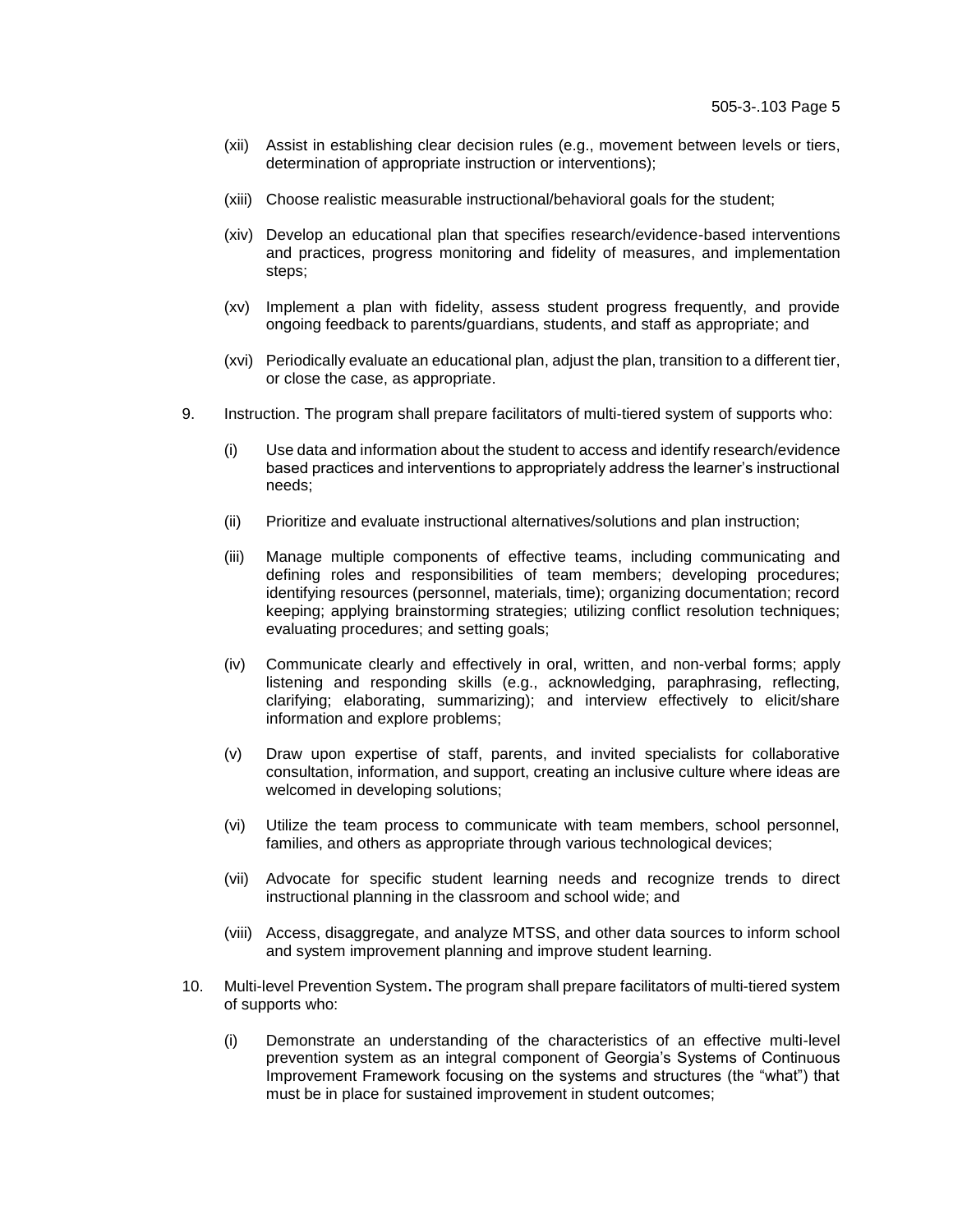- (ii) Articulate the essential components of Georgia's Tiered System of Supports for students: Screening, Progress Monitoring, Multi-Level Prevention System, Data-Based Decision Making, and Infrastructure;
- (iii) Identify and demonstrate knowledge of differentiated instruction, progress monitoring, screening, and specialized instruction as it applies to multi-level prevention systems to maximize student achievement and behavior outcomes;
- (iv) Identify and support implementation of the three tiers of instruction:
	- (I) Primary level:
		- I. Demonstrate knowledge of cut scores and target scores for identification using universal screeners and progress monitoring tools;
		- II. Identify targeted students through established criteria;
		- III. Articulate and support implementation of the necessary dimensions of effective core curriculum instruction at the primary level; and
		- IV. Demonstrate knowledge of research-based curriculum, evidencebased practices, and high-leverage practices.
	- (II) Secondary level:
		- I. Identify targeted students through established criteria;
		- II. Articulate and support implementation of the necessary dimensions of instruction at the primary level;
		- III. Select, implement, and monitor fidelity of interventions at the secondary level;
		- IV. Demonstrate knowledge of required levels of evidence, content, frequency, and duration of instruction necessary at the secondary level;
		- V. Demonstrate knowledge of research-based curriculum, evidencebased practices, and high-leverage practices at the secondary level;
		- VI. Demonstrate knowledge of cut scores and target scores for identification using universal screeners and progress monitoring tools; and
		- VII. Demonstrate knowledge of appropriate settings, group size, and schedule (frequency and duration) for selected interventions at the secondary level.
	- (III) Tertiary level:
		- I. Identify the targeted students through established criteria;
		- II. Articulate and support implementation of the necessary dimensions of instruction at the primary level;